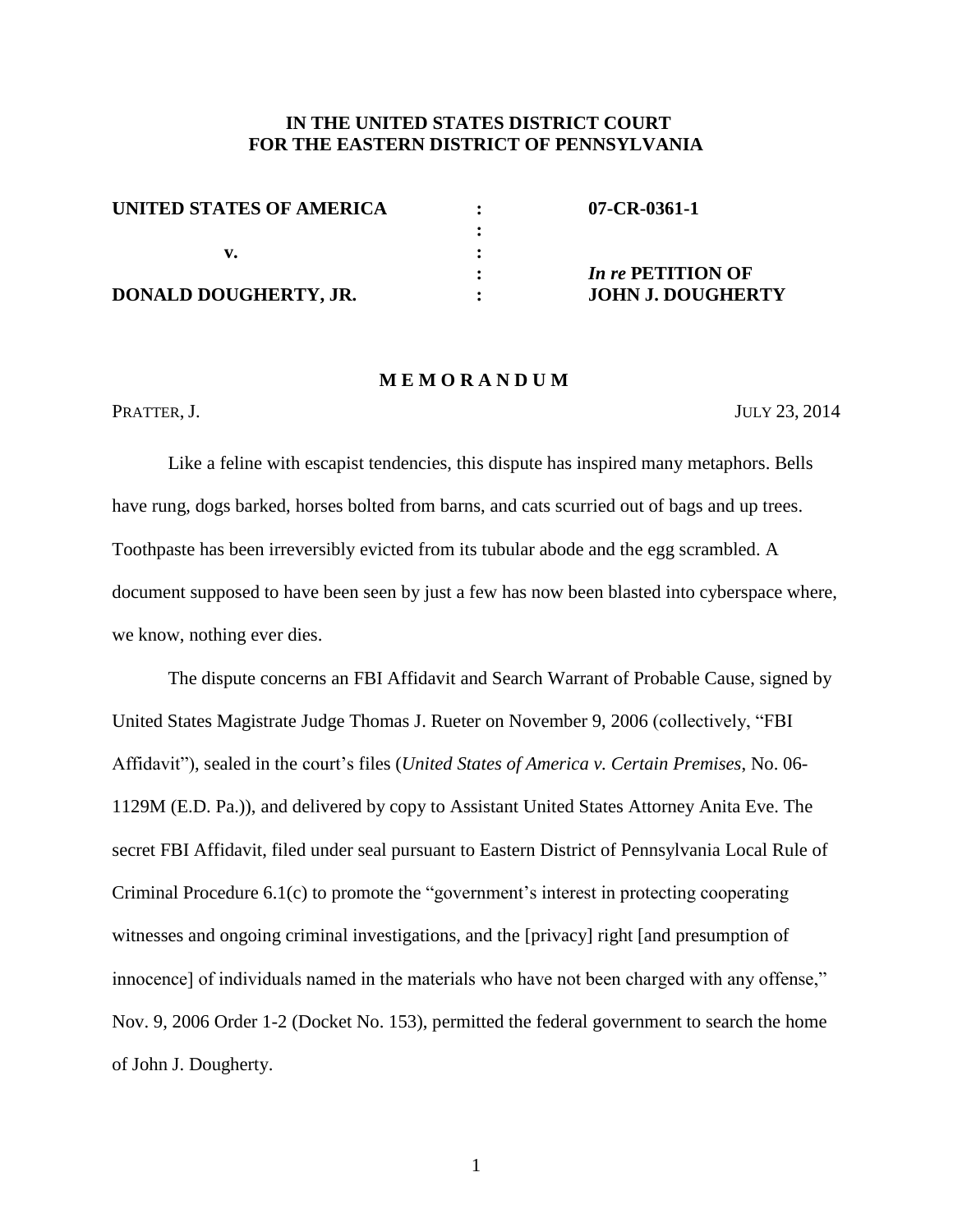While it was investigating John Dougherty, the Government was simultaneously investigating the presumably related case of Donald Dougherty, Jr. (no biological relation). This nominal similarity, one imagines, is why, on January 30, 2008, the Government accidentally filed the FBI Affidavit in question here in the ongoing case of *United States v. Donald Dougherty, Jr.*, No. 07-cr-0361 (E.D. Pa.) (this case), as an exhibit to Document Number 27. (Of course, the Government meant to file *Donald Dougherty's* relevant affidavit and search warrant as the exhibit to Document Number 27 instead.) John Dougherty's FBI Affidavit thereafter remained on the publicly accessible docket (PACER) and in the Court's public file until December 17, 2012, when the Assistant United States Attorneys ("AUSAs") on the Donald Dougherty case realized the unintentional mistake and successfully asked the Court to return the erroneous Dougherty entry to the Government's possession. (The AUSAs did not request a seal or protective order.) *See* Dec. 17, 2012 Order (Docket No. 134). After December 17, 2012, the only federal copy of the FBI Affidavit was, of course, the original, sealed and impounded as it was in *United States of America v. Certain Premises*, No. 06-1129M.<sup>1</sup>

<span id="page-1-0"></span>On March 23, 2011, John Dougherty filed the complaint in his defamation suit against the *Inquirer* Defendants<sup>2</sup> in the Philadelphia County Court of Common Pleas. While the FBI Affidavit was still available on the federal docket in the Donald Dougherty case, one of the *Inquirer* Defendants' attorneys downloaded it and subsequently attached it, on December 10, 2012, to a motion for summary judgment in John Dougherty' case in state court against the

l

<sup>&</sup>lt;sup>1</sup> In April 2008, Judge Robreno (who was then presiding over *United States v. Donald Dougherty, Jr.*) ruled that other documents mentioning or discussing John Dougherty (because the investigations were related) should not have been filed under seal, but he never addressed the FBI Affidavit. *See* Apr. 11, 2008 Order (Docket No. 60).

<sup>&</sup>lt;sup>2</sup> Philadelphia Newspapers, LLC, Harold Jackson, David Boyer, Russell Cooke, Melanie Burney, Tony Auth, and Monica Yant Kinney.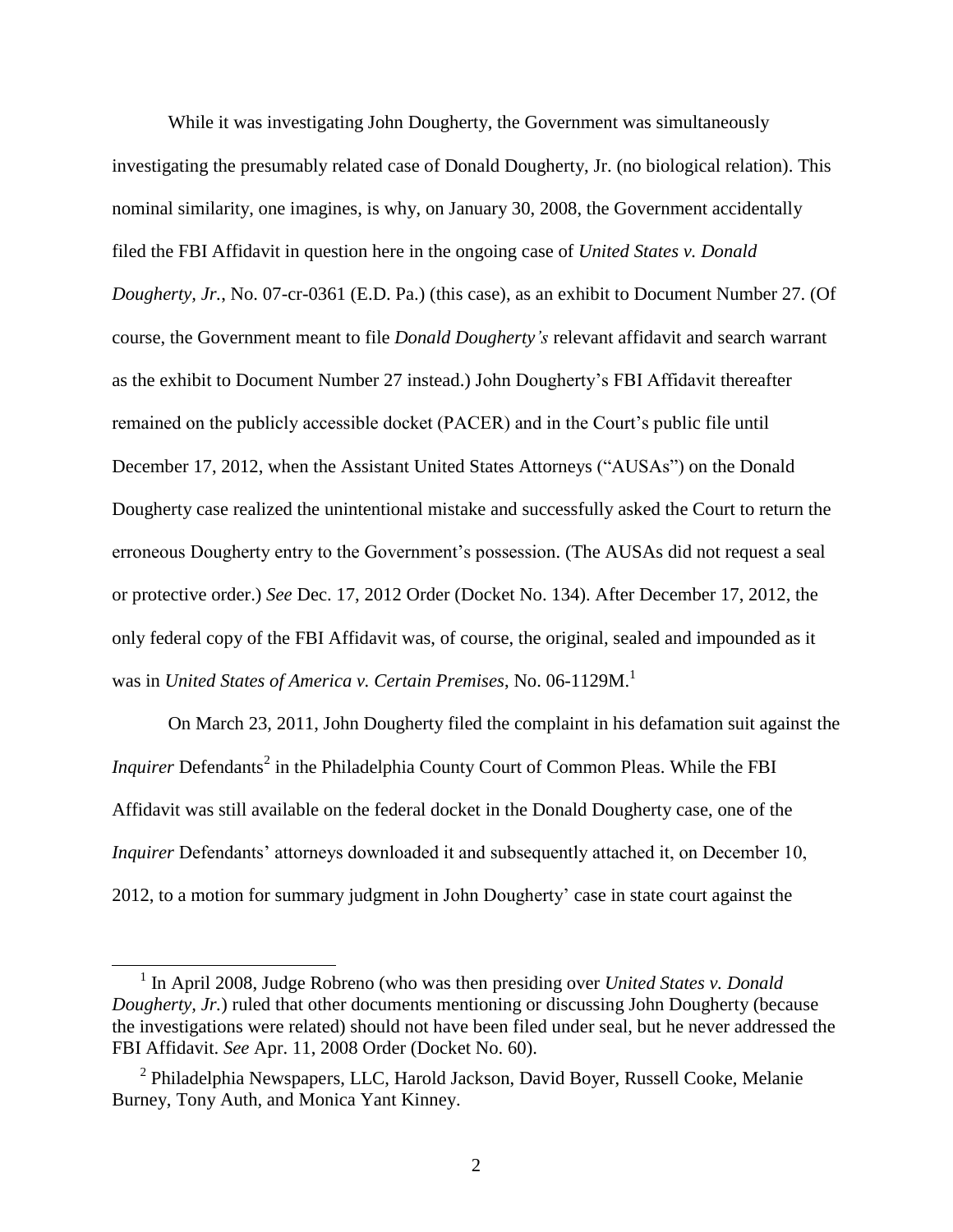*Inquirer* Defendants. On January 2, 2013, acting upon John Dougherty's December 31, 2012 motion, the state court provisionally sealed the FBI Affidavit then in its possession.

On April 28, 2014, the state court found, among other things, "that all of Defendants' challenged publications express opinions based on disclosed and undisputed public facts" because "[a]t the time the editorials and opinion column were published, it was a matter of public record that the federal government had commenced an active federal criminal investigation involving allegedly illegal financial transactions between [John Dougherty] and his childhood friend, electrical contractor Donald Dougherty." Apr. 28, 2014 State Court Merits Order 2-4 n.1 (Docket No. 139-8; Docket No. 147-17). Citing the FBI Affidavit, the state court granted the *Inquirer* Defendants' motion for summary judgment. *Id.* That same day, the state court also ordered that the FBI Affidavit be unsealed on its own docket. Apr. 28, 2014 State Court Unsealing Order (Docket No. 139-10; 147-18). The court reasoned, inter alia, (1) that the FBI Affidavit "was publicly available for approximately 5 years" on the federal, i.e., Donald Dougherty case, docket; (2) perhaps mistakenly,  $3$  that "[a] federal judge [Judge Robreno] denied the request to seal the [FBI] Affidavit"; (3) that "once the government has released information through a court filing, properly or not, it is a matter of public record fit for use in future court filings" (citing *The Fla. Star v. B.J.F.*, 491 U.S. 524, 536 (1989); *Neb. Press Ass'n v. Stuart*, 427 U.S. 539, 567-68 (1976)); and (4) that this Court, on December 17, 2012, "agreed to the substitution and [the FBI Affidavit's] being removed from the federal court filings . . . but . . . did not order that it be sealed." Apr. 28, 2014 State Court Unsealing Order 1 n.1.

<span id="page-2-0"></span> $3$  In other words, the state court may have been mistaken that Judge Robreno denied a request to seal the FBI Affidavit because, as noted, Judge Robreno did not rule on the FBI Affidavit in his April 11, 2008 Order. *See supra* note [1.](#page-1-0) But whether the state court misperceived Judge Robreno's ruling(s) is, for the reasons set out below, in fact legally unimportant.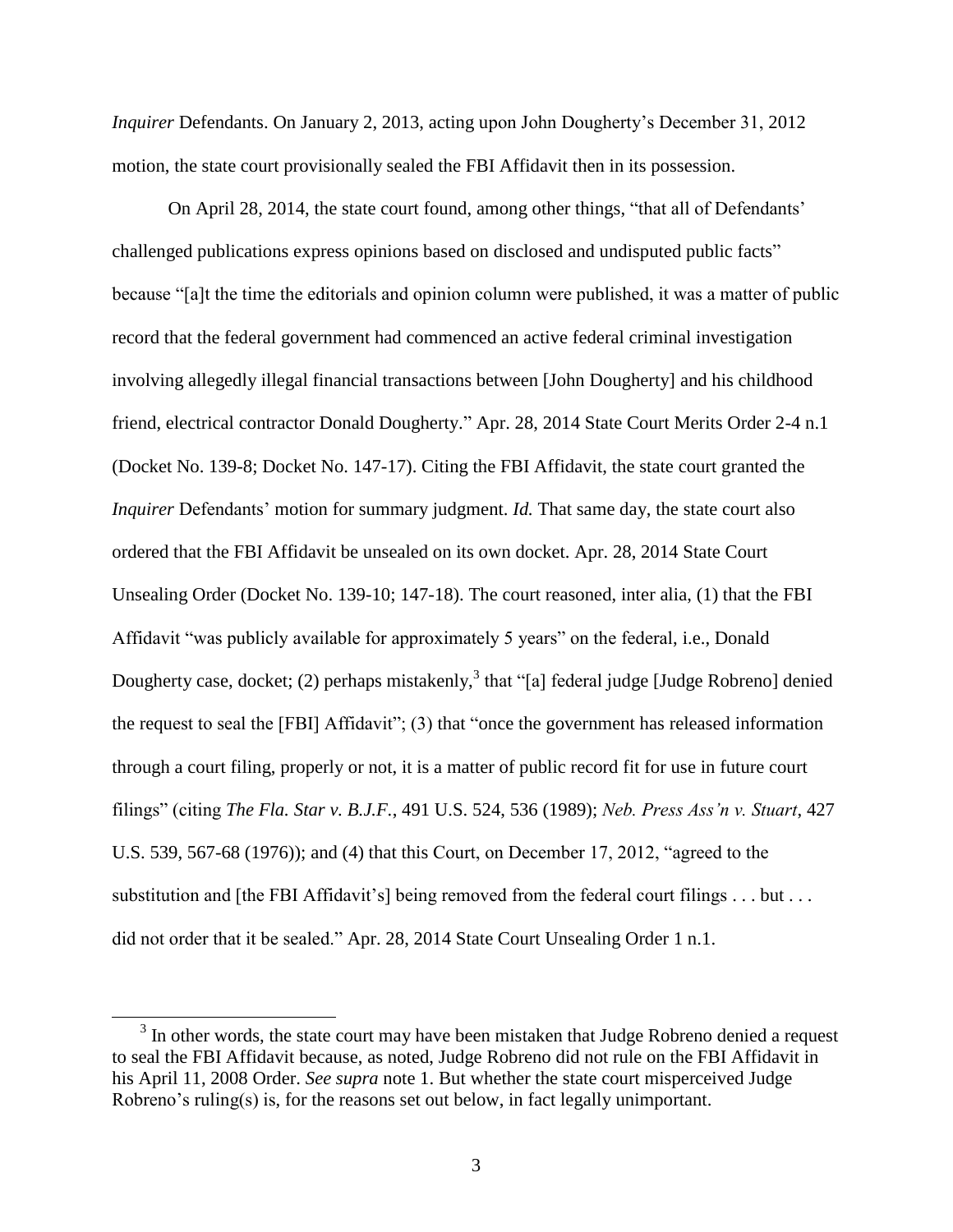John Dougherty moved for reconsideration of the state court unsealing order on April 29, 2014. The state court quickly denied the motion for reconsideration on May 5, 2014. May 5, 2014 State Court Order & Opinion (Docket No. 139-9; 147-20). John Dougherty did not appeal the state court's unsealing ruling, although he has appealed the state court's summary judgment ruling on the merits.

John Dougherty filed the instant Petition in this Court on May 1, 2014. He seeks an injunction directing the Prothonotary for the Philadelphia County Court of Common Pleas to seal the FBI Affidavit in the Court of Common Pleas' files. After several hearings and opportunities for oral argument, as well as counsels' filing of a panoply of capably crafted written submissions, John Dougherty's Petition is ripe for decision.

<span id="page-3-0"></span>*\* \* \**

From a distance, this dispute appears to raise intractable questions of federal jurisdiction and the relationship between federal and state power. Closer up, it may present an occasion for personal or professional pique,<sup>4</sup> but it presents nothing that established Supreme Court principles cannot comfortably resolve.<sup>5</sup>

<sup>&</sup>lt;sup>4</sup> Of course, notwithstanding some erroneous views of the public and the cynicism of some elements of the press, a judge's own desired outcome is not a basis for judicial decisionmaking. Indeed, it bears observing that a judge whose decisions have never run contrary to his or her preferred result likely is not unfailingly performing his or her judicial (and, perhaps, constitutional) duty. In this case, like a number of others, if all that was at issue was to ascertain what the Court "wanted," this case might well only be a search for the mythical "Reset" button of slogan fame so that the FBI Affidavit would not have seen the light of day as had been initially intended. But that "Reset" button is as much a part of our reality in this case as the unicorn. Or, if a cyberspace metaphor is preferred, this case has reached the "Game Over" stage and there is no "Reload" button.

<sup>5</sup> Under *United States v. Smith*, 123 F.3d 140 (3d Cir. 1997), this case is arguably not moot. *See id.* at 145-46 (finding "the part of the newspapers' appeal that concerns access to the sentencing memorandum . . . moot" because "[t]he newspapers already possess the sentencing memorandum," but finding the question of "whether the district court also properly sealed the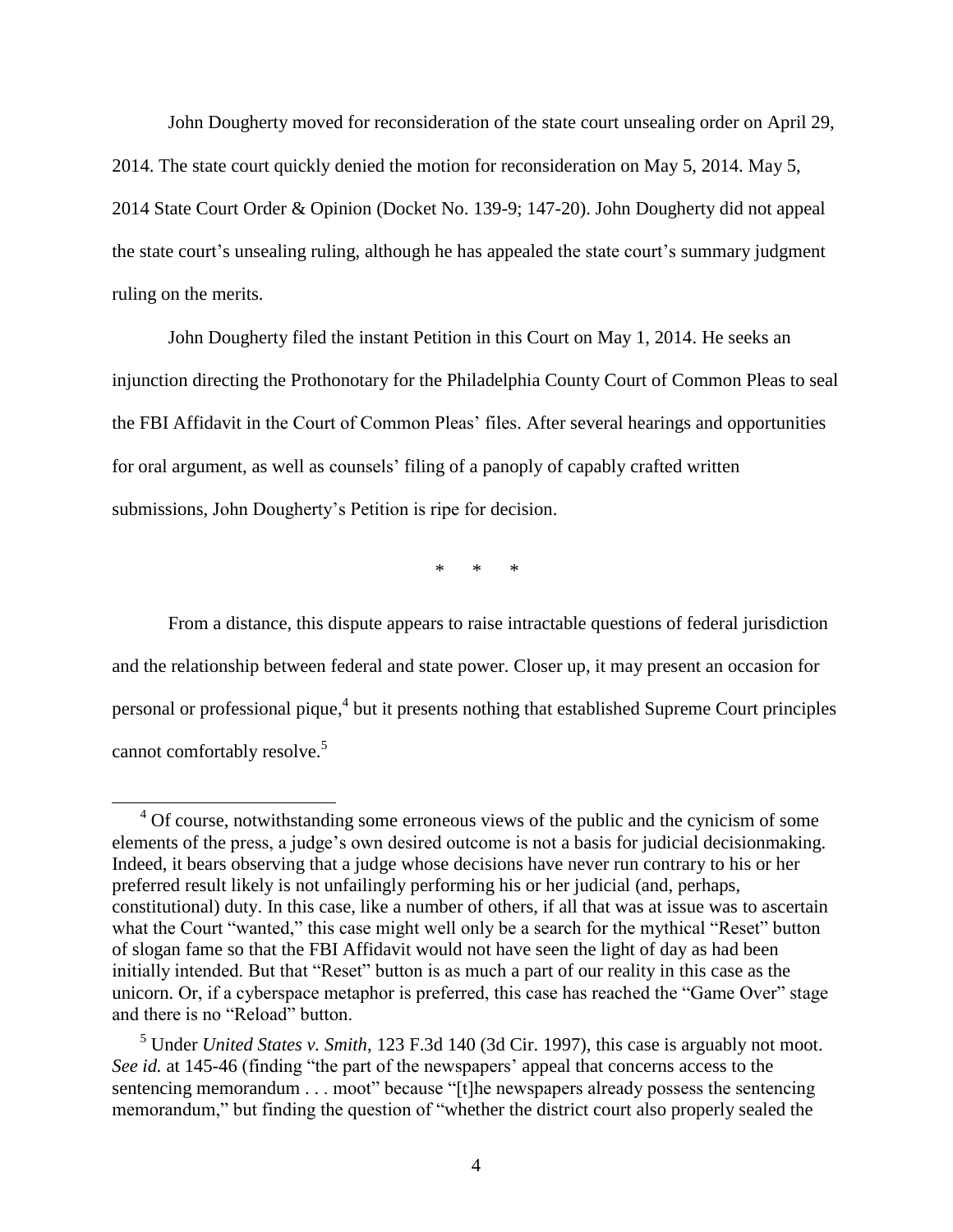As the Court noted earlier in this litigation, the directive that a federal clerk of court seal a document in the federal court's possession is distinct from a directive that a party not disclose a document, regardless of who also (including the court) might possess it. *See* June 6, 2014 Order 2 n.1. The Third Circuit Court of Appeals' discussion in *Pansy v. Borough of Stroudsburg*, 23 F.3d 772 (3d Cir. 1994), of the standard for shrouding judicially relevant documents with a veil of secrecy, and thus of different types of orders designed to ensure secrecy, does not purport to proclaim that all such orders involving secrecy have the same legal effect. Although the *Pansy* court stated that it would use "the term 'confidentiality order' . . . to denote any court order which in any way restricts access to or disclosure of any form of information or proceeding, including but not limited to 'protective orders,' 'sealing orders' and 'secrecy orders,'" *id.* at 777 n.1, the *Pansy* court was, of course, concerned with setting the (high) bar that must be met to justify keeping any material out of the public record, and not with what the particulars of any such order prohibit or authorize.

Thus, *Pansy*'s dicta—that "[i]f the [federal] Order of Confidentiality is not vacated, then the state court would be unable to order the document accessible . . . because . . . the state court would be obligated to respect the already-existing federal court Order of Confidentiality," 23 F.3d at 784, does not apply here. The confidentiality order in *Pansy* followed a settlement, for which the "agreement was never filed with the district court," and "stated that 'the terms of settlement are confidential and the parties hereby are ordered and directed to abide by the order of confidentiality.'" *Id.* at 776 (quoting the order). In *Pansy*, several newspapers simultaneously filed suit in state court and sought to intervene, by both avenues attempting to obtain access to

sentencing memorandum" not moot). Under the same reasoning, Mr. Dougherty does not lack standing inasmuch as an injunction directed at the state court might be proper and, therefore, his alleged injury in the form of the FBI Affidavit's availability from the state court docket redressable.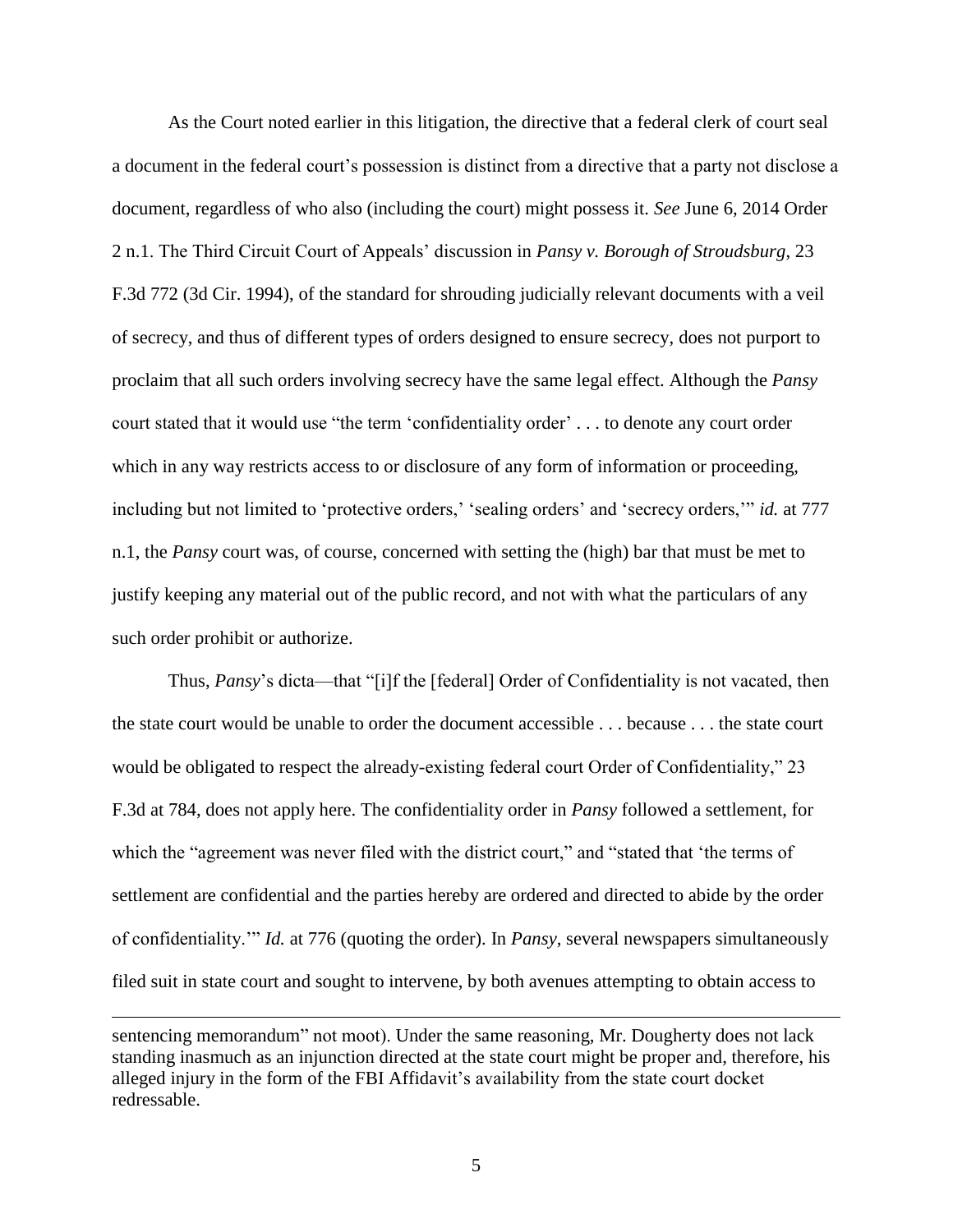the unsubmitted settlement agreement, and the state court stayed the litigation before it pending resolution of the federal case. *Id.* at 775-77. The case presented the clear potential for a conflict between a state court that might apply Pennsylvania law requiring disclosure of public records and the federal confidentiality order prohibiting either party from disclosing the settlement agreement. *See id.* at 784. Thus, as a statement that a second tribunal cannot differently adjudge the same parties' rights and obligations with regard to each other, *Pansy*'s dicta is actually rather unremarkable. Of course, *Pansy* did not even as much as allude to what a federal court could do if a state court were subsequently to see things differently.

Here, of course, both the state court and federal courts actually had (and have) the FBI Affidavit on file.<sup>6</sup> This observation alone casts a cloud of doubt over John Dougherty's proposition that a seal order is broader than a nondisclosure order. In fact, the *Pansy* court itself observed that "[c]ourts have inherent power to grant orders of confidentiality over materials *not in the court file*." *Id.* at 785 (emphasis added). Sealing, by contrast, has everything to do with what *is* in a court's own file. *See also, e.g.*, *United States v. Wecht*, 484 F.3d 194, 212 (3d Cir. 2007) ("[T]he sealing order prevented direct public access to the documents while the protective order prohibited defense counsel from disseminating the information to the public."); *cf. also, e.g.*, *New York Times Co. v. United States*, 403 U.S. 713, 732-33 (1971) (Stewart, J., concurring) ("Indeed, even today where we hold that the United States has not met its burden [of justifying a prior restraint on the publication of the Pentagon Papers], the material remains sealed in court records and it is properly not discussed in today's opinions.").

 $6$  To be clear, the only federal copy is the original, kept sealed in the Clerk of Court's file in *United States of America v. Certain Premises*, No. 06-1129M. There is no longer any copy of the FBI Affidavit in this case, *United States v. Donald Dougherty, Jr.*, 07-cr-0361.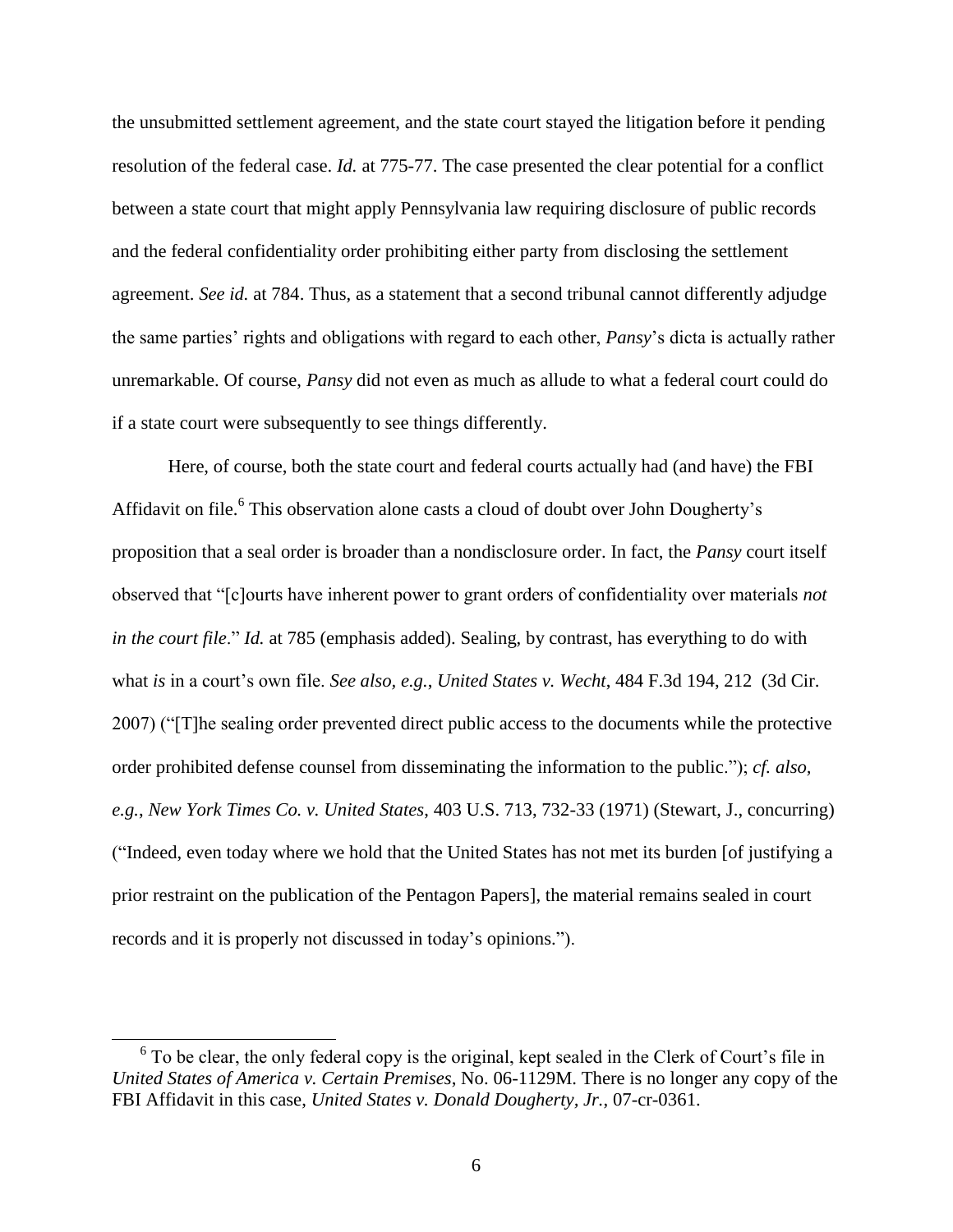The dispositive factor, however, is what Magistrate Judge Rueter's November 9, 2006 Order actually said. That Order directed merely "that the within Search Warrant and Affidavit for Search Warrant [be] sealed and impounded until further Order of the Court," and that "[t]he Clerk of Court is directed to make no public docket entry of the sealed documents and motion and order to seal, and copies of all sealed documents should be provided only to [Assistant United States Attorney] Anita Eve." Nov. 9, 2006 Order 1. The Order says nothing about what Anita Eve, let alone anybody else, or a state court, could do with the documents. Nor did the Order attempt to incorporate Local Rule of Criminal Procedure 6.1(c) by reference, and John Dougherty has disclaimed any reliance on that Rule.

Although Magistrate Judge Rueter found that "even if a public right of access to search warrant materials exists, this right is outweighed in this case by the other interests" of the Government and Mr. Dougherty's privacy and presumption of innocence, Nov. 9, 2006 Order 1- 2, the Order, in keeping with First Amendment principles, can hardly be construed as such a protective order against anyone except for the Government. *See Smith*, 123 F.3d at 155 n.17 ("Nor could the court enter an order barring parties in possession of the sentencing memorandum from passing the memorandum onto other parties. Under prior restraint law, orders prohibiting the media from publishing information already in its possession are strongly disfavored." (citing *Okla. Publ'g Co. v. District Court*, 430 U.S. 308 (1977); *Neb. Press Ass'n*, 427 U.S. 539)); *Fla. Star*, 491 U.S. at 533 ("[I]f a newspaper lawfully obtains truthful information about a matter of public significance then state officials may not constitutionally punish publication of the information, absent a need to further a state interest of the highest order." (alteration in original)

7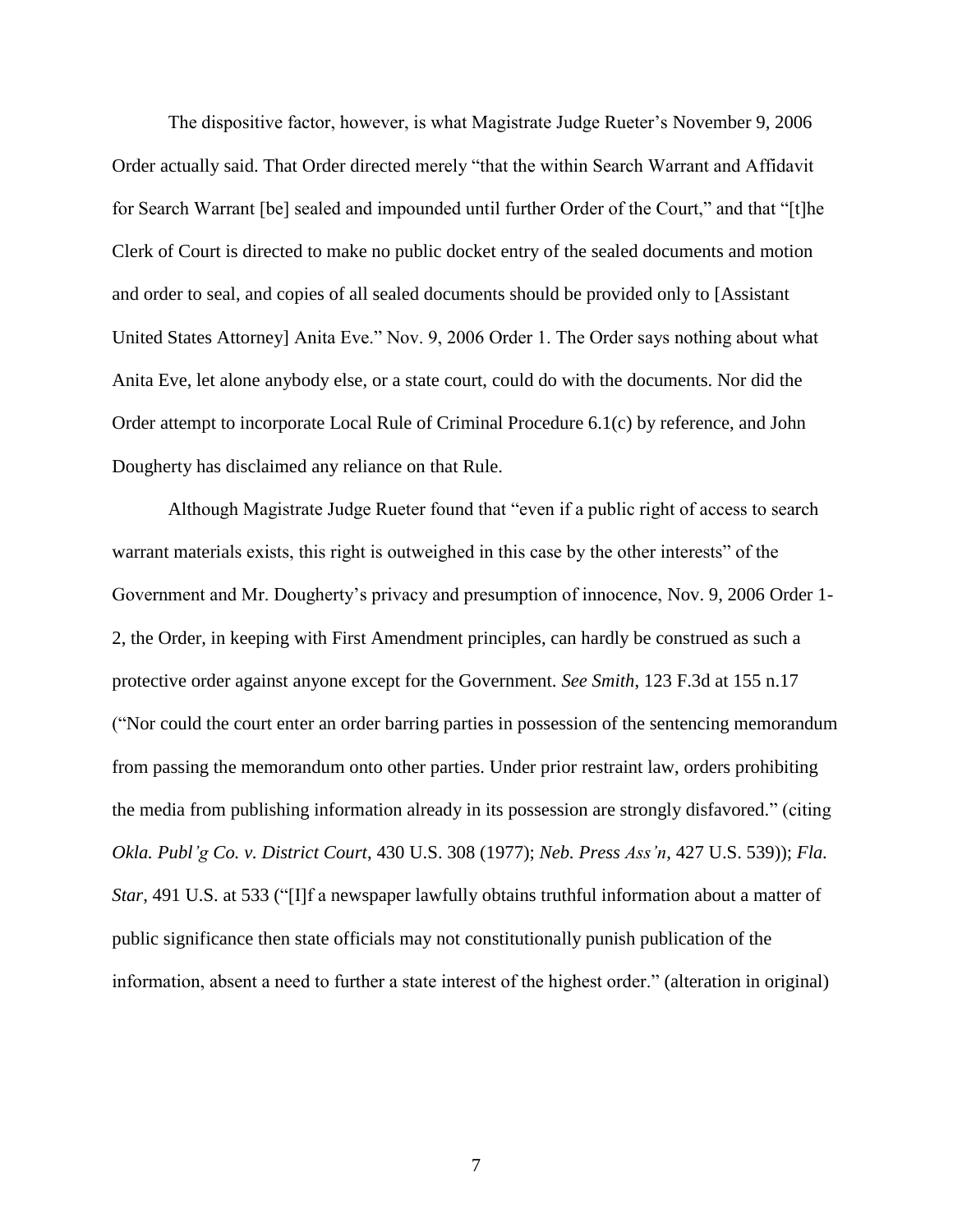<span id="page-7-0"></span>(quoting *Smith v. Daily Mail Publ'g Co.*, 443 U.S. 97, 103 (1979))<sup>7</sup>). In fact, the Third Circuit Court of Appeals has made this very distinction in stating that "[a]lthough the district court could not prevent the newspapers from publishing the sentencing memorandum once they came into possession of it, *the court properly prevented further government disclosures* of the putative grand jury secrets contained in the sentencing memorandum to additional parties." *Smith*, 123 F.3d at 155.

Furthermore, the word "impound" can hardly mean the same thing with regard to a document as to a car, for instance. *See also supra* note [3;](#page-2-0) *infra* note [9](#page-8-0) ("impounded, i.e. filed under seal"). For this reason, the Court need not decide whether a federal court, at least without some specific federal statutory authorization, *could* order that no other court, state or federal, could publicly docket a given document without its prior authorization, because the November 9, 2006 Order does not purport to have this effect.

As the parties well know, the Anti-Injunction Act provides that "[a] court of the United States may not grant an injunction to stay proceedings in a State court except as expressly authorized by Act of Congress, or where necessary in aid of its jurisdiction, or to protect or effectuate its judgments." 28 U.S.C. § 2283. The latter two exceptions are closely related and "imply that some federal injunctive relief may be necessary to prevent a state court from so interfering with a federal court's consideration or disposition of a case as to seriously impair the federal court's flexibility and authority to decide that case." *Atl. Coast Line R. Co. v. Bhd. of Locomotive Eng'rs*, 398 U.S. 281, 295 (1970); *see also, e.g.*, *Choo v. Exxon Corp.*, 486 U.S. 140, 149-50 (1988) ("[W]hen a state proceeding presents a federal issue, even a pre-emption issue, the

 $<sup>7</sup>$  And, one presumes, to show that its publication or statements of opinion based thereupon</sup> are lawful and not defamatory, it may file the document in question when attacked in court. *Cf. also generally infra* note [3.](#page-2-0)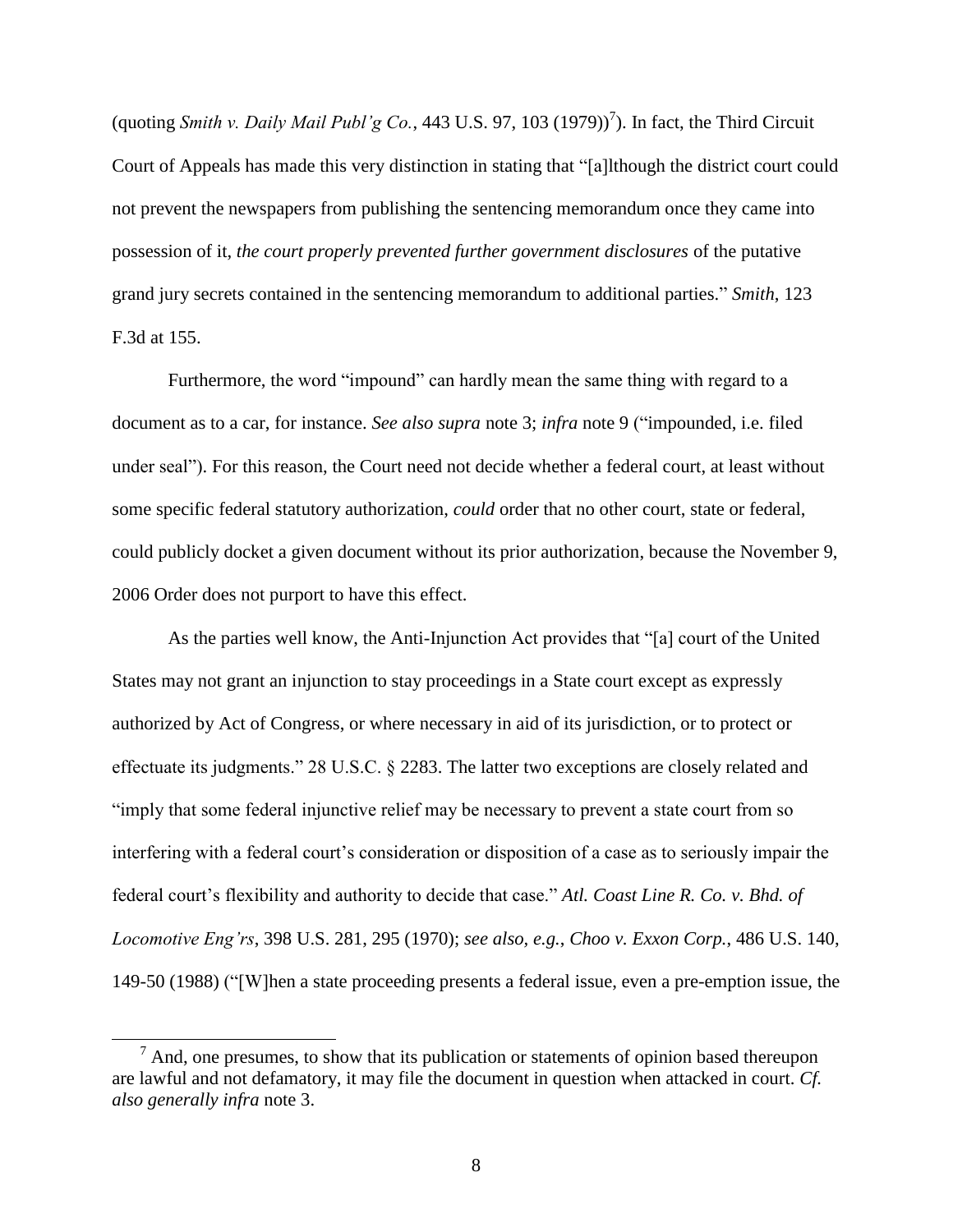proper course is to seek resolution of that issue by the state court."). Furthermore, "[a]ny doubts as to the propriety of a federal injunction against state court proceedings should be resolved in favor of permitting the state courts to proceed in an orderly fashion to finally determine the controversy." *Atl. Coast Line R. Co.*, 398 U.S. at 297.

Thus, for this Court to find that either exception to the Anti-Injunction Act permits an injunction here to the Prothonotary of the Court of Common Pleas to seal the FBI Affidavit, the November 9, 2006 Order would have to bear the construction that a directive to the Eastern District of Pennsylvania Clerk of Court was a directive as to the world, or to all courts (either set including the Philadelphia County Court of Common Pleas), or that the federal court purported to retain some kind of exclusive jurisdiction over who, having obtained the FBI Affidavit, could do what with it. This interpretation cannot be sustained, *see Atl. Coast Line R. Co.*, 398 U.S. at 293, 295-96—whether as a matter of plain reading or whether considered against background First Amendment principles.<sup>8</sup> Instead, presumably, assuming efficacious efforts at secrecy, Magistrate Judge Rueter said nothing more than that the federal court's files would be sealed.<sup>9</sup>

<span id="page-8-0"></span>Even if Magistrate Judge Rueter's Order could somehow sustain the construction Mr. Dougherty advocates, Mr. Dougherty would be independently barred by two further doctrinal principles. The first is that the window for obtaining a federal injunction of state court

<sup>8</sup> And, foremost among these, the principle of constitutional avoidance. *See generally Ashwander v. Tenn. Valley Auth*, 297 U.S. 288, 345-48 (1936) (Brandeis, J., concurring).

<sup>&</sup>lt;sup>9</sup> John Dougherty's argument that a sealed order in a sealed file does not need to, and therefore does not, prohibit disclosure precisely because the documents are all sealed, such that prohibitions on disclosure are the lesser included directives of a sealing order, wrongly ignores that such a construction is inconsistent with First Amendment principles as cited herein. (Moreover, in fact, Local Rule of Criminal Procedure 6.1(c), which provides that "[i]n order . . . to avoid inadvertent disclosures of the identity of any . . . person under investigation . . . , all motions, affidavits or other papers relative to legal proceedings relating to grand jury investigations shall be automatically impounded, i.e. filed under seal, by the Clerk of Court," E.D. Pa. Local R. Civ. P. 6.1(c), appears to recognize that "inadvertent disclosure" is the end of the matter, such that procedures must be in place to ensure that it does not occur.)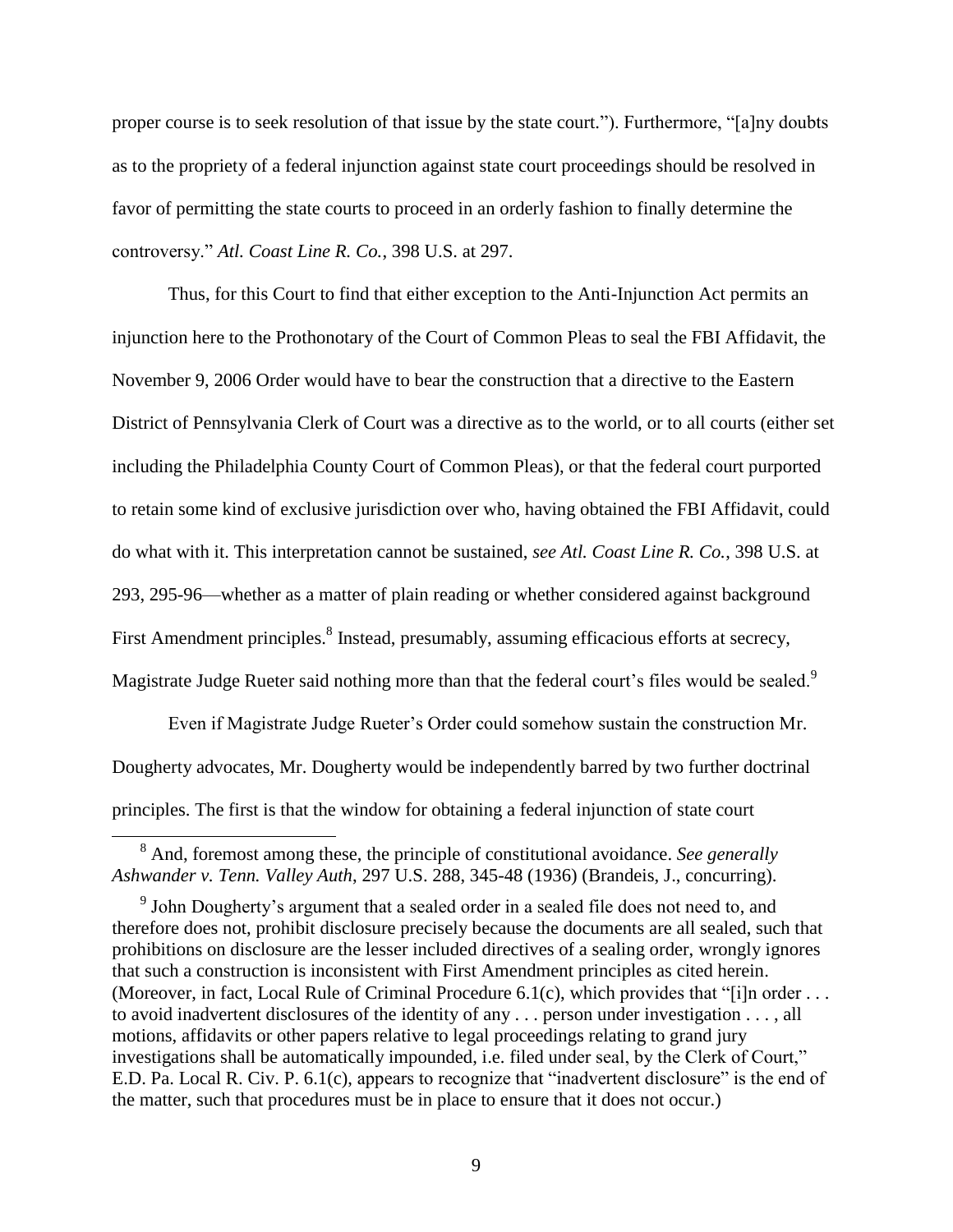proceedings, when an exception to the Anti-Injunction Act applies, is limited to that time before the state court reaches its own judgment that *it* is not precluded from adjudicating the case, because a state court judgment itself is entitled to the "same preclusive effect . . . as another court of that State would give." *Parsons Steel, Inc. v. First Ala. Bank*, 474 U.S. 518, 523 (1986). There is every reason to think that another court of the Commonwealth, looking to the state court's unsealing order, would consider the judicial disclosure of the FBI Affidavit final, not only for practical purposes, but also as adjudicated for the reasons given there. (Those concerns about privity do not militate in favor of Mr. Dougherty, because the state court's order is necessarily more in the nature of an in rem holding than one in personam.<sup>10</sup> Judicial disclosure of the

l

One of the key predicates for the in rem exception is missing here. That predicate is that, though

[t]he rank and authority of the (federal and state) courts are equal, . . *. both courts cannot possess or control the same thing at the same time*, and any attempt to do so would result in unseemly conflict. The rule, therefore, that the court first acquiring jurisdiction shall proceed without interference from a court of the other jurisdiction is a rule of right and of law based upon necessity, *and where the necessity, actual or potential, does not exist the rule does not apply*. Since that necessity does exist in actions in rem and does not exist in actions in personam, involving a question of personal liability only, the rule applies in the former but does not apply in the latter.

<sup>&</sup>lt;sup>10</sup> This is *not* to say that the historical in rem exception to the Anti-Injunction Act, often equated with the "necessary in aid of its jurisdiction" exception, applies here. *See generally Vendo Co. v. Lektro-Vend Corp.*, 433 U.S. 623, 6419 (1977) ("[W]e acknowledged the existence of an historical exception to the Anti-Injunction Act in cases where the federal court has obtained jurisdiction over the res, prior to the state-court action."); 17A Charles Alan Wright, Arthur R. Miller, et al., *Federal Practice and Procedure* § 4225 (3d ed. Apr. 2014). Those cases depend on the notion "that the court, whether federal or state, which first takes possession of a res withdraws the property from the reach of the other." *Toucey v. N.Y. Life Ins. Co.*, 314 U.S. 118, 134-35 (1941), *superseded by statute on other grounds, as stated in Parsons Steel*, 474 U.S. at 524.

*Toucey*, 314 U.S. at 144-145 (quoting *Kline v. Burke Const. Co.*, 260 U.S. 226, 235 (1922) (parenthetical introduced in *Toucey*)). As alluded to elsewhere in this Memorandum, it is apparent that the FBI Affidavit is not a singular res in the sense that a parcel of real property, a vehicle, or other tangible object is a res. The FBI Affidavit lawfully exists, albeit as a copy of the original (which remains impounded in the original federal file), in the possession of the *Inquirer*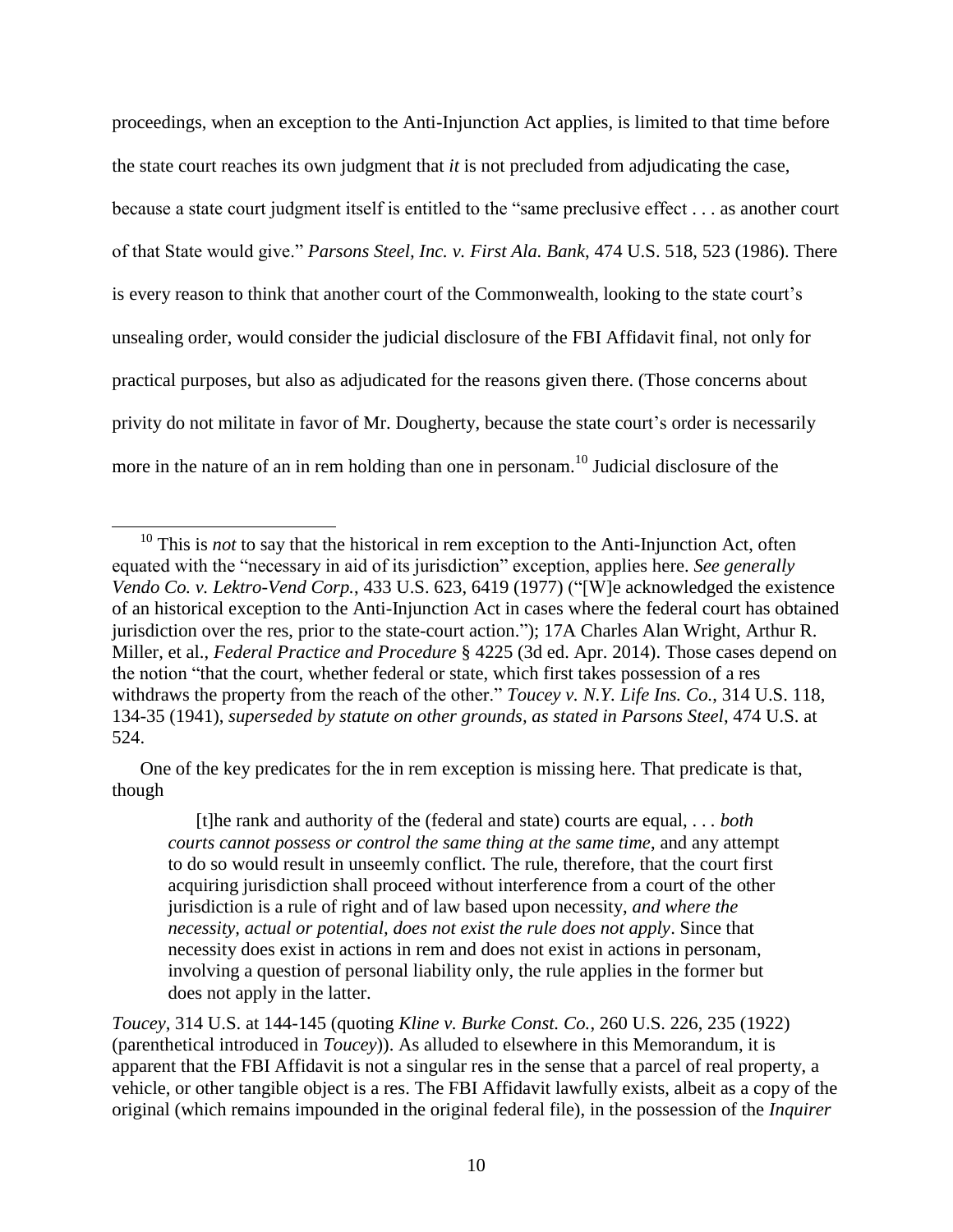document is disclosure of the document regardless of the case in which it occurs. *Cf. Gelston v. Hoyt*, 16 U.S. (3 Wheat.) 246, 312-13 (1818) (Story, J.) ("[T]he very nature of proceedings in rem [is that a]ll persons having an interest in the subject matter, whether as seizing officers, or informers, or claimants, are parties or may be parties to such suits, so far as their interest extends. The decree of the court acts upon the thing in controversy, and settles the title of the property itself . . . .")). Moreover, issue preclusion would have the same effect because 28 U.S.C. § 1738, which "embodies concerns of comity and federalism," "allow[s] the States to determine, subject to the requirements of the statute and the Due Process Clause, the preclusive effect of judgments in their own courts," even when the "subsequent action involv[es] a claim within the exclusive jurisdiction of the federal courts." *Marrese v. Am. Acad. of Orthopaedic Surgeons*, 470 U.S. 373, 380-81 (1985); *see also, e.g.*, *Commonwealth v. Holder*, 805 A.2d 499, 502-05 (Pa. 2002) (Pennsylvania collateral estoppel doctrine). And it is clear here from the state court's reasoning that it, too, did not read the November 9, 2006 Order as barring its unsealing of its own copy of the FBI Affidavit.

Second, "[t]he fact that an injunction may issue under the Anti-Injunction Act does not mean that it must issue." *Blalock Eddy Ranch v. MCI Telecomm. Corp.*, 982 F.2d 371, 375 (9th Cir. 1992) (citing *Choo*, 486 U.S. at 151). "The basis of injunctive relief in the federal courts has always been irreparable harm and inadequacy of legal remedies," *Beacon Theatres, Inc. v. Westover*, 359 U.S. 500, 506-07 (1959), but Mr. Dougherty has made no showing that he could not have appealed the state court's adverse decision to the Pennsylvania Superior Court. Nor has

Defendants and anyone else who could pull it off PACER or the Internet, before or after the state court's orders. These observations are not meant to suggest that under no circumstances could a federal court enjoin a state court from ordering public disclosure of a document, but the analysis should proceed under the relitigation exception, as *Pansy*'s dicta itself seems to imply. *E.g.*, *Pansy*, 23 F.3d at 784 n.13 ("I]t is well recognized that state courts must give full faith and credit to federal court judgments.").

l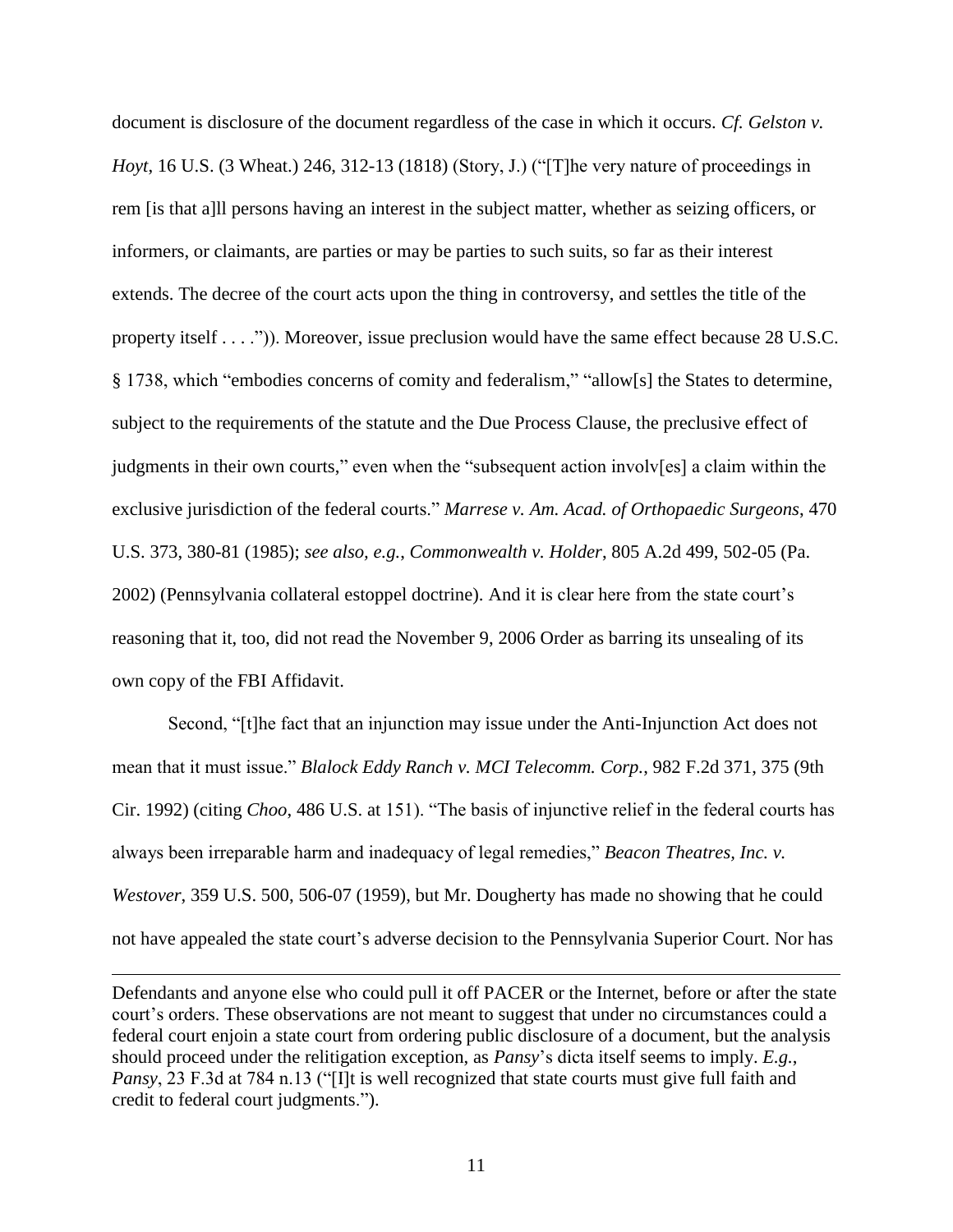he shown that what reputational harm he has suffered has not already been done by the constitutionally protected Internet publication of the FBI Affidavit, i.e., irrespective of the involvement of the courts.

It is unclear what Mr. Dougherty seeks to accomplish with this federal litigation. Even though the Court entertains the notion that the federal litigation is not *moot* because, in theory, the state court's copy of the FBI Affidavit might be placed under seal, *see supra* note [5,](#page-3-0) the only perceptible harm appears to be what Mr. Dougherty has called the state court's "imprimatur" on the FBI Affidavit (among other things, Mr. Dougherty says, the FBI Affidavit is stamped with some identifier by the state court). There are several answers to this contention. One is simply the question as to how and why a federal court is to be concerned with how a state court applies its "imprimatur"; second, even if the federal court might be so concerned, how, given principles of federalism, it might purport to tell the state court what to do is also unclear. A third and more pragmatic response is that if what Mr. Dougherty intends is to challenge the propriety of the state court's reliance on the FBI Affidavit to reject his defamation claim by establishing the truth of the *Inquirer* Defendants' allegedly defamatory statements, he must take that issue up with the state courts. *Cf. supra* note [7](#page-7-0) and accompanying text.

Whatever their exact nature, Mr. Dougherty's concerns do not outweigh the federalism interests at stake here and the most reasonable construction of Magistrate Judge Rueter's Order. How the state court manages the filing of a document that John Dougherty admits may, by anyone who possesses it, be publicly disclosed, is its own prerogative, at least here, where no federal order purports to prohibit the state court from doing what it did when it did it. The irony of the state court's perhaps questionable failure to stay its decision on the disclosure of the FBI Affidavit pending this Court's examination of the issue is only deeper because, now that the state

12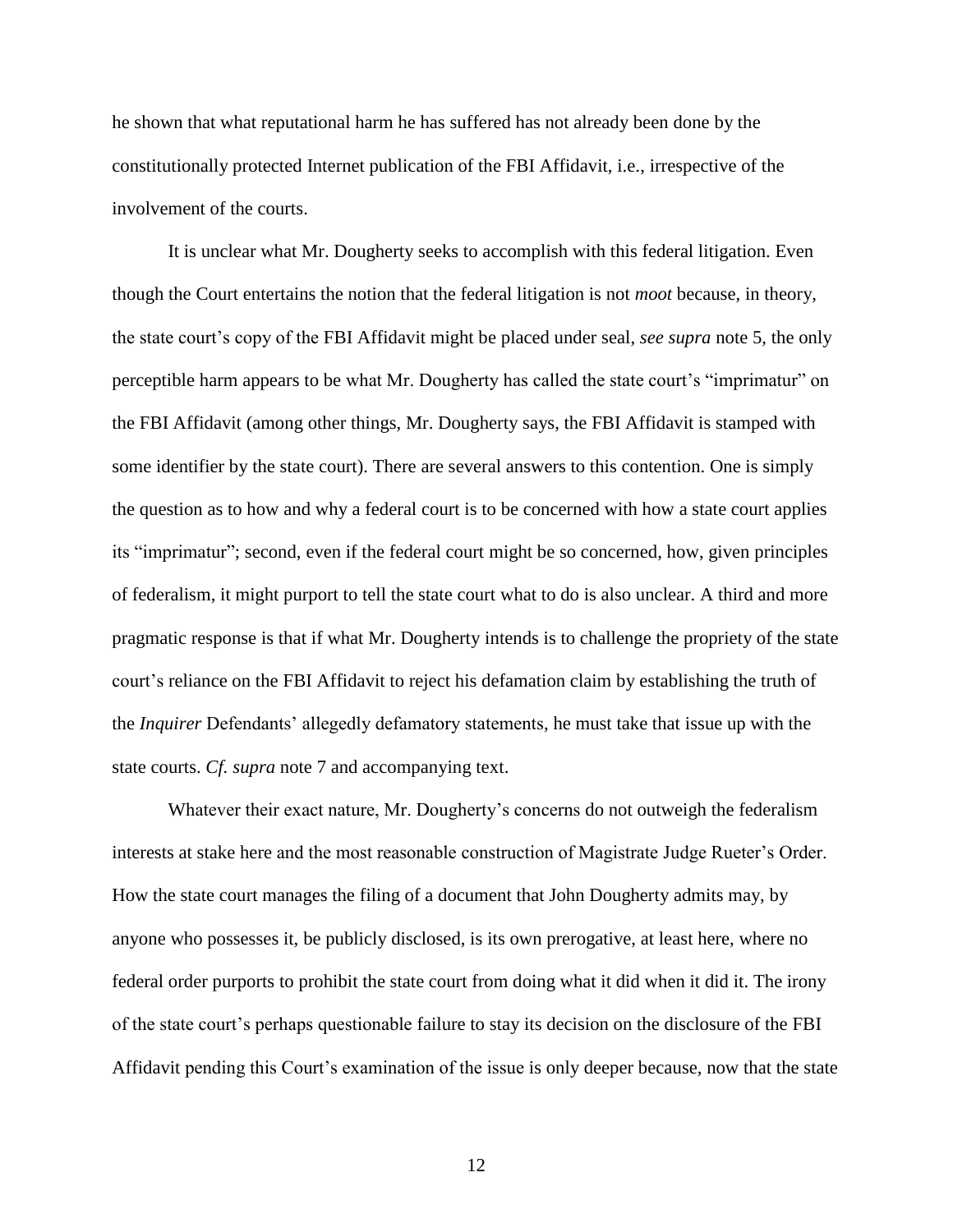court has ruled, this Court would, supposing actual conflict between the state court's order and the November 9, 2006 Federal Order, have to defer to the state court's resolution anyway. But there was then no such federal bar, other than perhaps general considerations of comity, to what the state court did here.

Furthermore, John Dougherty's suggestion that this Court's failure to enjoin the state court will lead to, or at least permit, rampant disrespect of federal orders is misplaced, not only because the state court did not contravene a federal order, but also because this entire litigation is the result of an accident, i.e., nonwillful conduct that cannot be deterred. Or, summed up metaphorically: the argument that this Court's ruling today will unleash a parade of horribles ignores that (1) no prior order enjoined the horribles from parading; (2) if such a valid order existed, the horribles could be held in contempt; and (3) a defamation suit against the horribles is a tempting invitation to parade indeed.

John Dougherty has argued that this is a case about federal power. To the contrary, if it is not merely a case about plain meaning, it is a case about federalism. On either account, the Court is constrained to deny the Petition.

An appropriate Order follows.

## BY THE COURT:

S/Gene E.K. Pratter GENE E.K. PRATTER United States District Judge